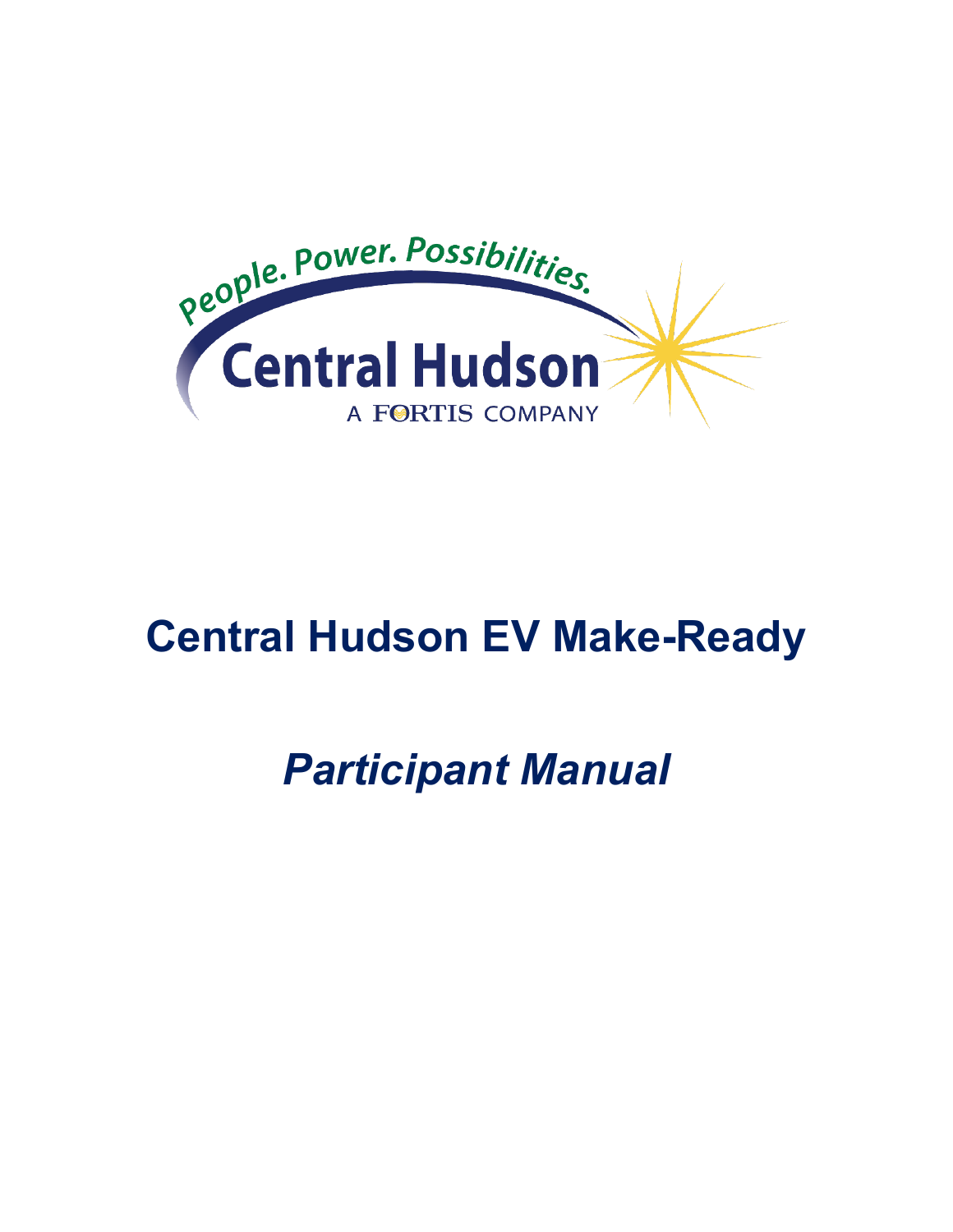#### **Central Hudson**

**Power. Possibiliti** 

#### **Contents**

| $\mathbf{L}$ |    |  |  |  |  |
|--------------|----|--|--|--|--|
| II.          |    |  |  |  |  |
| III.         |    |  |  |  |  |
| IV.          |    |  |  |  |  |
|              | 1. |  |  |  |  |
|              | 2. |  |  |  |  |
|              | 3. |  |  |  |  |
| V.           |    |  |  |  |  |
| VI.          |    |  |  |  |  |
| VII.         |    |  |  |  |  |
| VIII.        |    |  |  |  |  |
| IX.          |    |  |  |  |  |
| Х.           |    |  |  |  |  |
| XI.          |    |  |  |  |  |

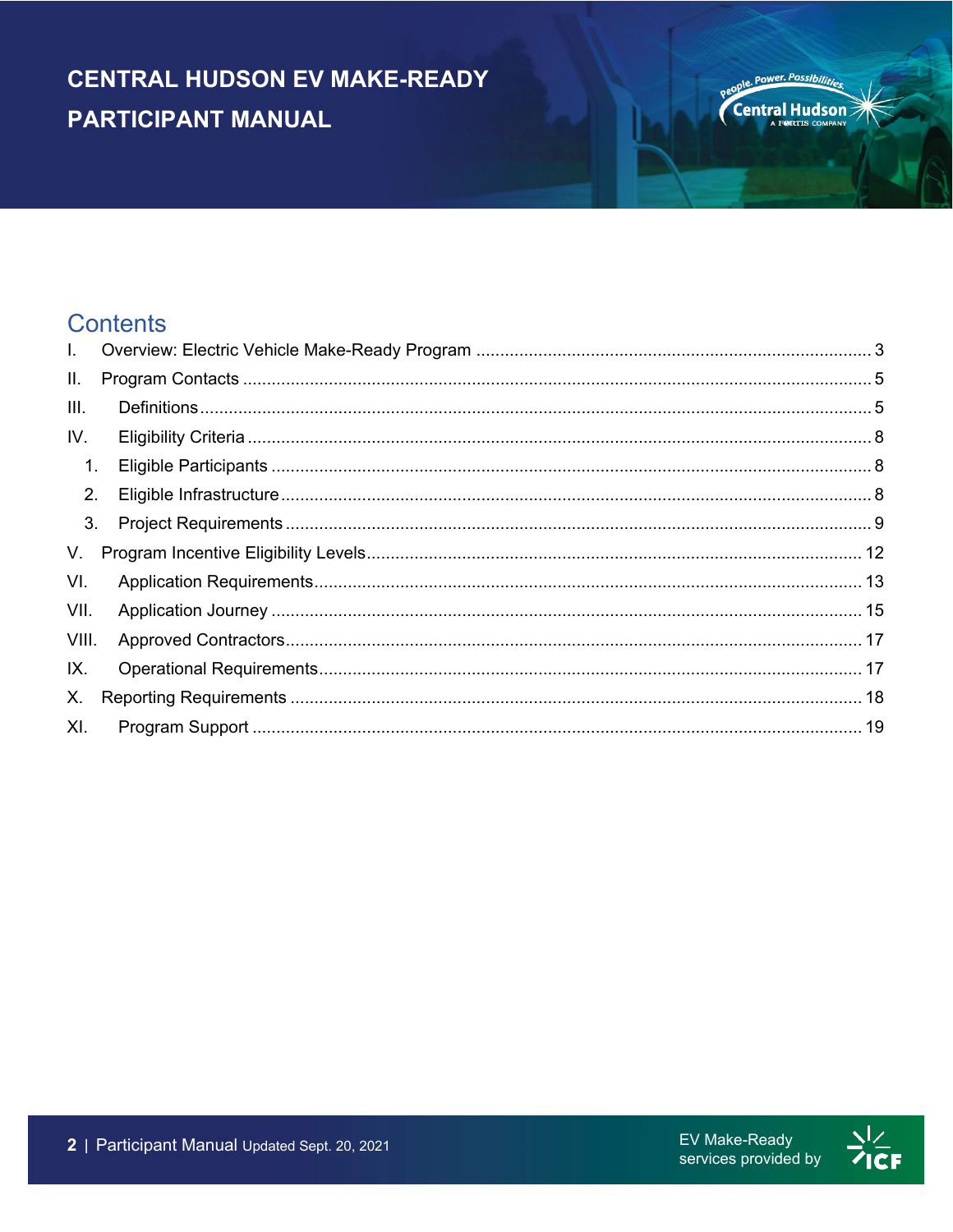

#### <span id="page-2-0"></span>**I. Overview: Electric Vehicle Make-Ready Program**

Electrifying transportation offers numerous benefits for customers and communities, including increased efficiency, improved sustainability, energy security and the opportunity to relieve rate pressure in an environment of stagnant sales growth. According to the Department of Environmental Conservation, the transportation sector accounts for 40% of New York's greenhouse gas emissions. Therefore, in order to meet the state's clean energy goals, the transportation sector must be part of the solution. To this end, the NYS Public Service Commission commenced a proceeding, Case 18-E-0138, to consider the role of electric utilities in providing electric transportation infrastructure and rate design. The result of this case was the Order Establishing Electric Vehicle Infrastructure Make-Ready Program and Other Programs.

The goal of the Electric Vehicle Make-Ready Program ("EV Make-Ready Program") is to support the development of electric infrastructure and equipment necessary to accommodate an increased deployment of EVs within New York by reducing the upfront costs of building charging stations for light-duty EVs. Through this program, entities seeking to install or participate in the installation of Level 2 ("L2") and/or Direct Current Fast Charging ("DCFC") chargers can earn incentives that will offset a large portion of, or in some cases, all infrastructure costs associated with preparing a site for EV charger installation.

The Central Hudson EV Make-Ready Program is designed to provide incentives for the development of infrastructure from the electric distribution system up to but excluding the EV charger. For the purposes of the Program, infrastructure development also includes additional equipment used to enable expansion of EV charging infrastructure in the future. Figure 1 depicts typical power delivery from the distribution lines to the stepdown transformer, meter, panel, and EV charger at the site host location. Configuration may vary based on site specifics.



Figure 1 Potential Make-Ready Program incentive coverage on a typical EV charger project.

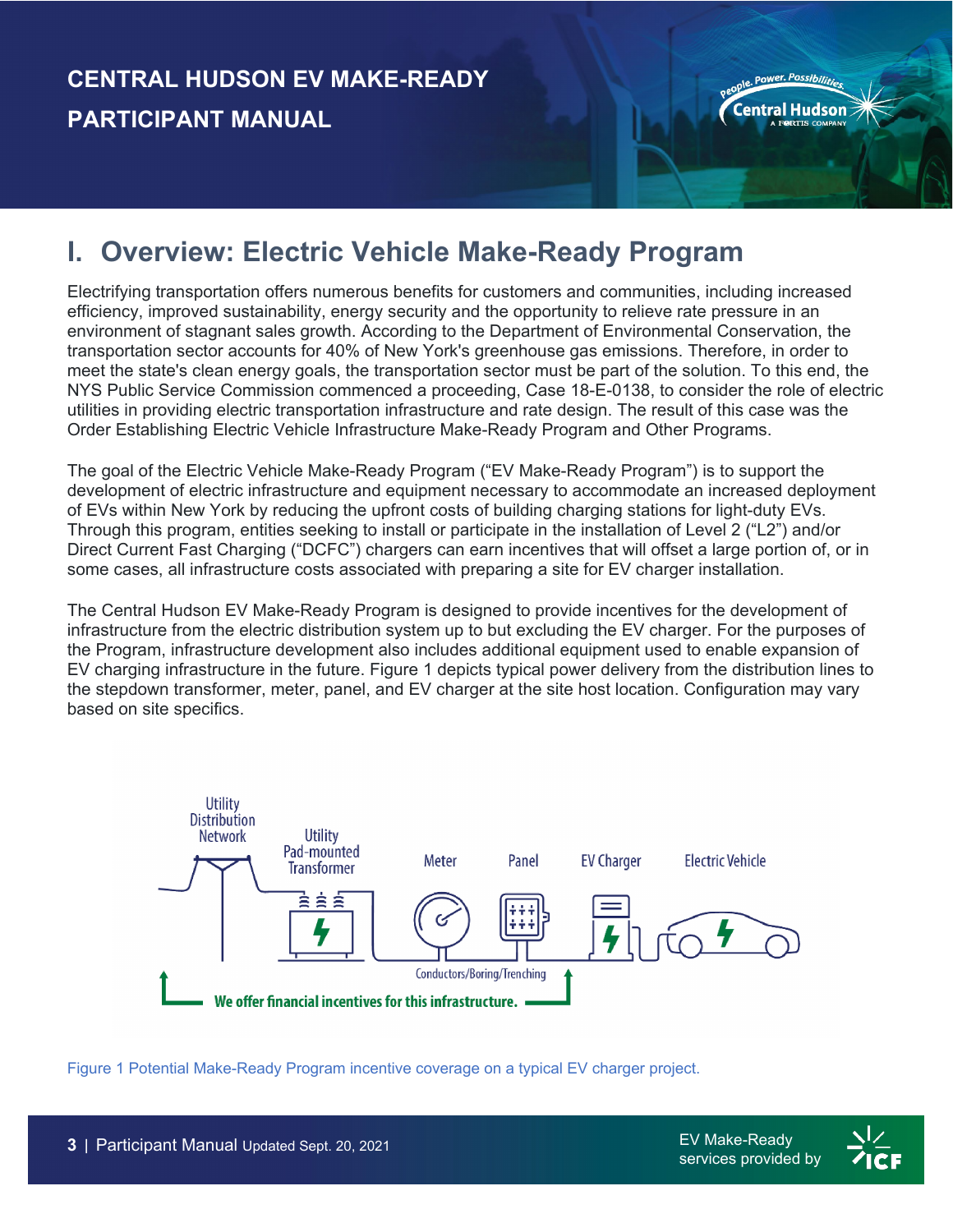power. Possibili **Central Hudson** 

<span id="page-3-0"></span>The Central Hudson EV Light-Duty Make-Ready Program is offering \$21,140,800 in incentive funding and will accept applications until December 31, 2025, or until the available incentive funding has been allocated, whichever comes first. The Program seeks to offer incentives for make-ready costs of 3,204 Level 2 chargers and 69 DCFCs across Central Hudson's territory. Additional information about the Program can be found on Central Hudson's website.

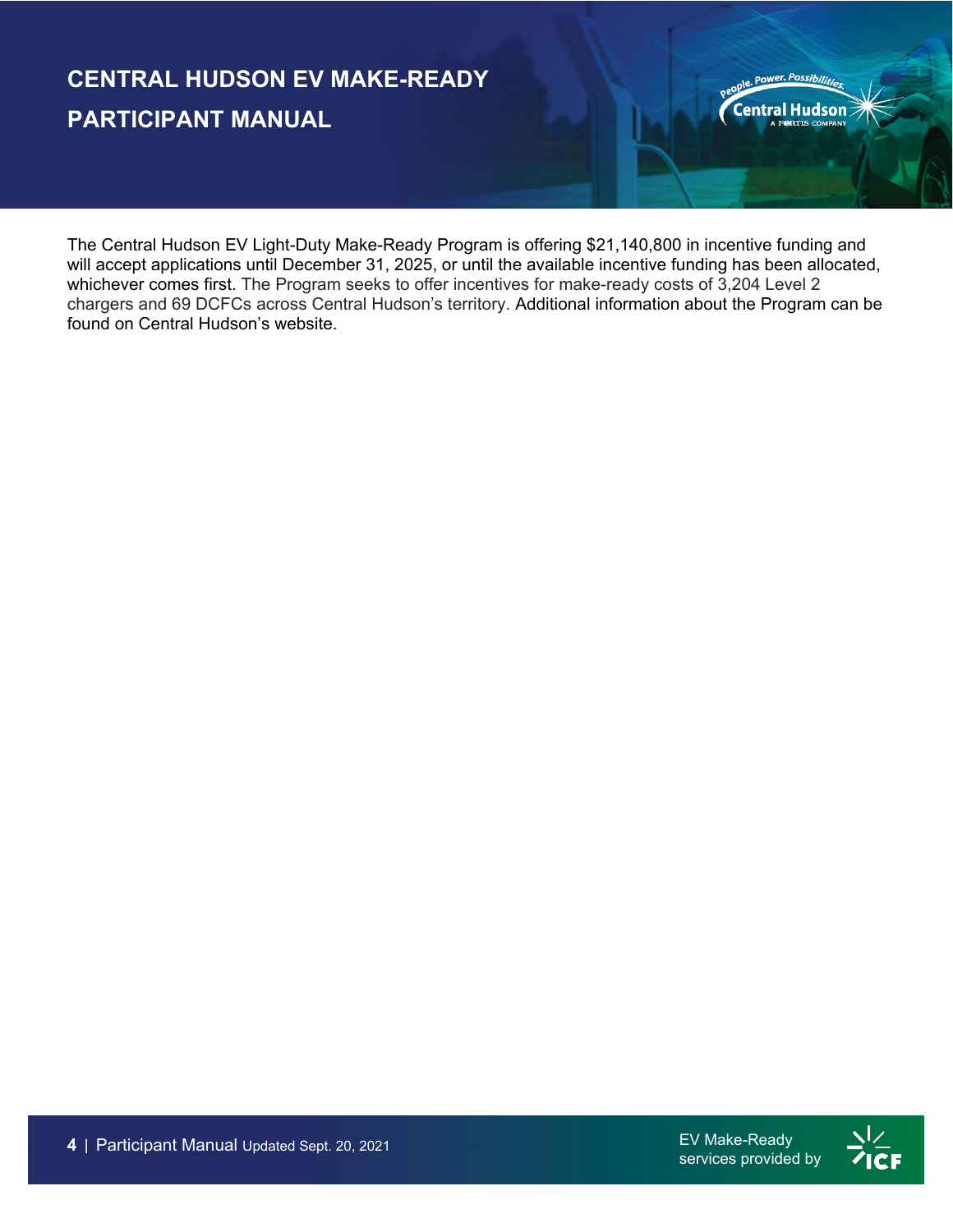

# **II. Program Contacts**

<span id="page-4-0"></span>Central Hudson has partnered with ICF to implement the EV Make Ready program. ICF was selected through a rigorous Request for Proposal process and will be a valued partner through the life of the program.

All questions related to the EV Light-Duty Make-Ready Program and fleet assessment service should be directed to the Central Hudson EV Make-Ready Program team at [EVMakeready@cenhud.com](mailto:EVMakeready@cenhud.com) or EVMakeReadyCH@ICF.com.

In addition, Central Hudson has a program director to address program or policy issues related to the implementation of the Program. Their contact information is below:

TJ Rizzo trizzo@cenhud.com (845) 486-5265



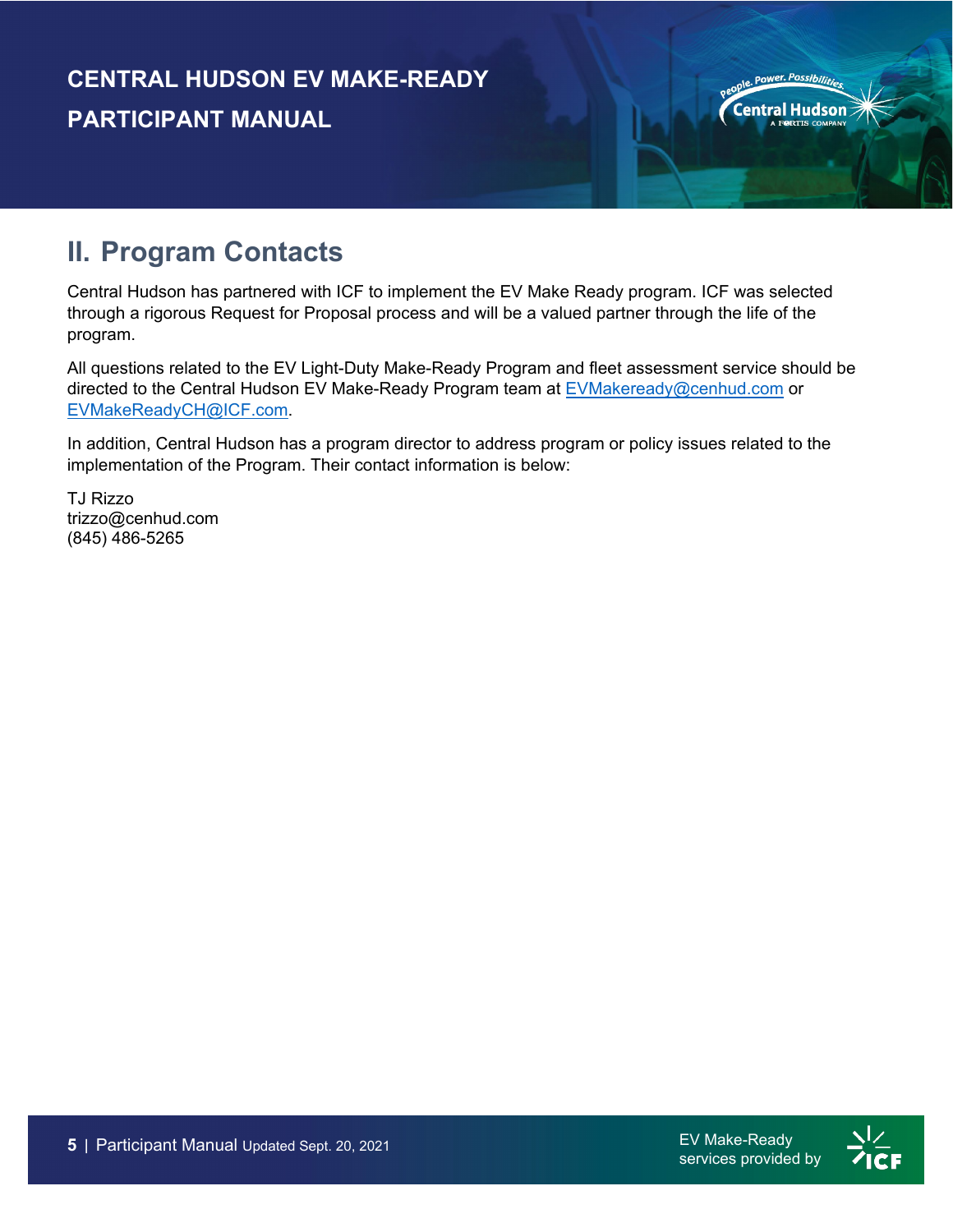

- **Approved contractor**: A contractor who has met the utility's approval criteria to install EV charging infrastructure incentivized through the EV Make-Ready Program.
- **Participant**: An entity that applies for and receives the incentives available through the EV Make Ready Program. This could be any entity including:
	- o **Developer**: An entity responsible for designing, constructing, and commissioning an EV charger site. This entity may also be responsible for owning, managing, and operating the chargers.
	- o **Equipment Owner**: The entity that purchases the make-ready equipment and is subsequently responsible for its maintenance. The equipment owner is also the recipient of the incentive payment and can be either the utility or the customer.
	- o **Site Host**: The owner of the site on which the EV charging equipment is installed. The Site Host may or may not be the Equipment Owner.
	- o **Customer**: An entity taking service from the utility.
	- o **Approved Contractor**: As defined above.
- **Disadvantaged communities**: Includes environmental justice and low- and moderate-income communities**.** Central Hudson manages an [Environmental Justice web map](https://gis.cenhud.com/gisportal/apps/webappviewer/index.html?id=fdc0384e5a9140b28f510838e9e238cf) of their service territory that customers can explore in order to determine their eligibility.
- **Electric vehicle (EV):** A four-wheel light-duty vehicle capable of highway speeds that is powered fully or in part by an electric motor and is rechargeable from an external connection to an off-board electrical source.
- **Environmental Justice (EJ) community:** A community or area defined by the Joint Utilities as meeting the qualifications for an environmental justice zone.
- **Central Hudson Light-Duty Make-Ready Program**: The Program that provides incentives for the purchase and installation of equipment associated with preparing a site to install EV chargers within Central Hudson's service territory.
- **EV Make-Ready Program**: A program that provides incentives for the installation of electric infrastructure to support the deployment of L2 and DCFC light-duty EV chargers in New York State.
- **Future proofing**: The installation of additional or scalable capacity equipment and infrastructure to support the future expansion of an EV charging station and installation of additional charging ports.
- **Heavy-duty vehicles**: Large vehicles including passenger and cargo vehicles, trucks and equipment in Class 7 and above (those with a GVWR of over 26,000 lbs.)
- **Installer**: The entity that installs the equipment. The Installer may or may not be the same as the equipment owner.
- **Light-Duty vehicles**: Any small commercial vehicles including passenger cars, vans, and other Class 1 and 2 vehicles (those with a GVWR of 0 lbs. to 10,000 lbs.)

Power. Possibil **Central Hudson** 

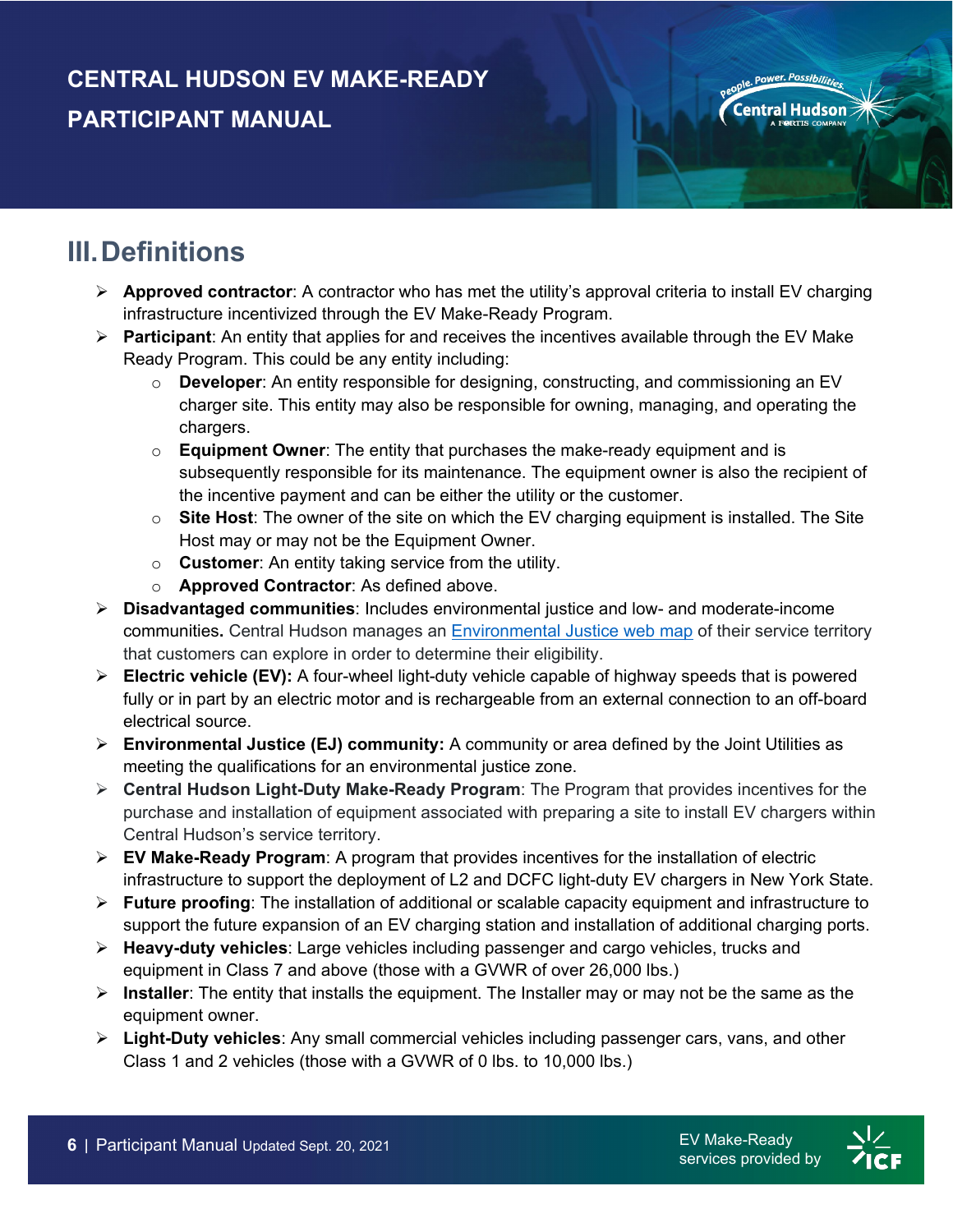- **Low-to-moderate income community (LMI):** A community or area defined by the average household wealth being less than or equal to 80% of the state or regional median income (whichever is higher).
- **Medium-duty vehicles**: Mid-sized vehicles including passenger and cargo vehicles, trucks and equipment in Class 3 through 6 (those with a GVWR of 10,001 lbs. to 26,000 lbs.)
- **Make-ready equipment**: Any utility-owned infrastructure and equipment involved in providing electric services, extensions, or upgrades needed to support the installation of EV infrastructure in excess of standard new business allowances and any customer-owned equipment from the point of interconnection up to (but not including) the charging equipment
- **Multiunit dwellings**: Any dwelling which is either rented, leased, let or hired out, to be occupied, or is occupied as the residence or home of 5 or more independent units.
- **Program effective date:** The date after which construction for projects under the Program can begin construction. For the Program, the effective date is July 16, 2020.
- **Publicly accessible**: For the Program, this means allowing access without site-specific physical access restrictions, including public, fee-free parking areas and municipality-operated fee-for parking areas. It does not include private or restricted business parking or multi-unit dwelling parking.
- <span id="page-6-0"></span> **Universal plug:** Any EV charging plug that is accepted as able to support any light-duty EV and is not proprietary or exclusive. For Level 2 chargers, this is the Society of Automotive Engineers Electric Vehicle Conductive Charger Coupler J1772 (SAE J plug). For DCFCs, this is any nonproprietary plug such as the SAE Combined Charging System (CCS). This is often referenced to as a standard plug or standardized plug.

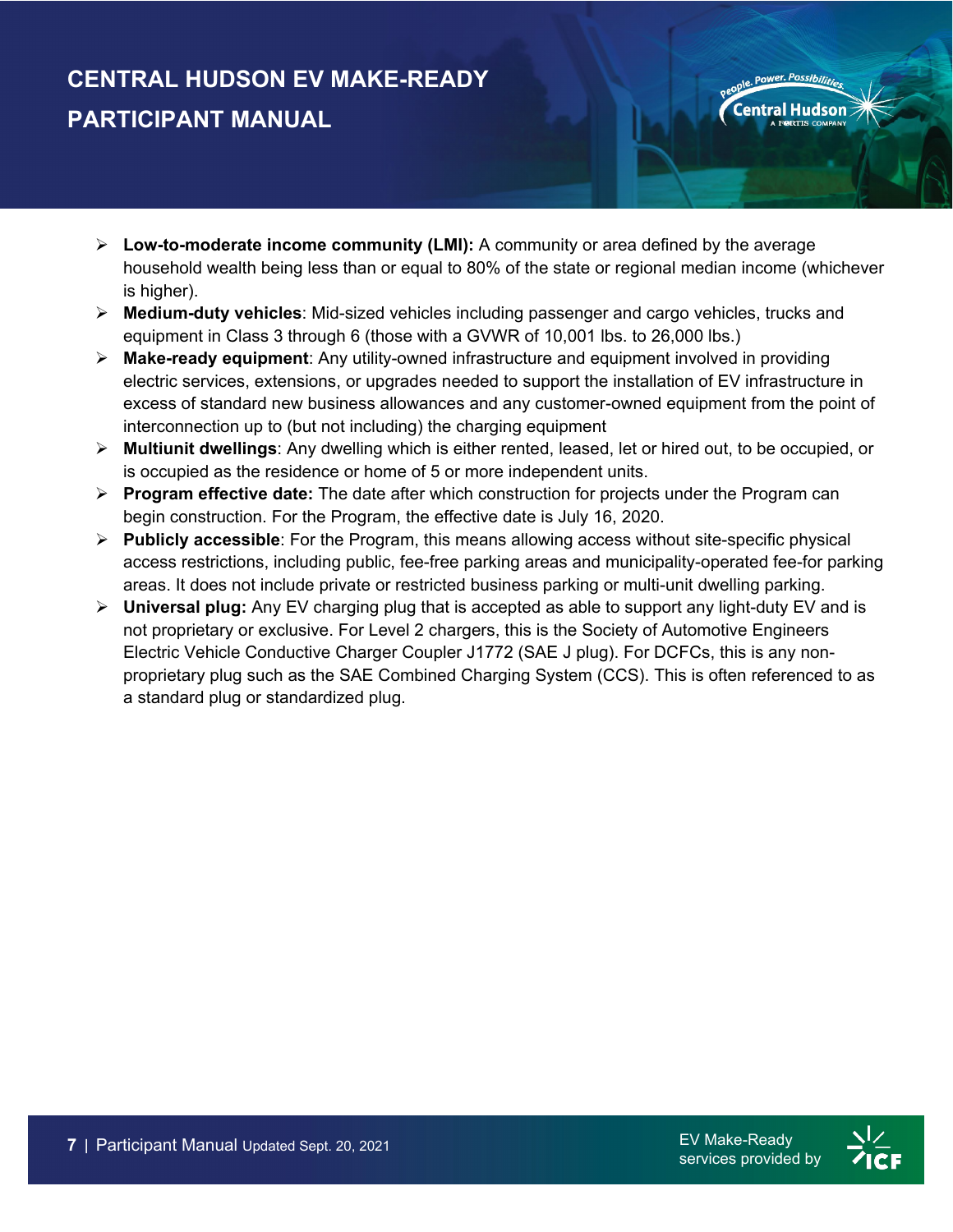#### power. Possibili **Central Hudson**

# **IV. Eligibility Criteria**

#### <span id="page-7-0"></span>**1. Eligible Participants**

The Participant may be (1) a Central Hudson electric account holder or customer ("Customer") eligible to participate in the Company's Electric Vehicle (EV) Make-Ready Program (the "Program"), or, alternatively (2) an entity responsible for designing, constructing, and commissioning an EV charger site at a Customer location (each, a "Site"), which may also include responsibility for owning, managing, and operating EV charging equipment at a Site ("Developer"), or, alternatively (3) an entity that purchases and owns or controls EV charging equipment once installed at a Site ("Equipment Owner"), or, alternatively (4) the owner or operator of a Site ("Site Host"), which may or may not be the Equipment Owner, or, alternatively (5) a contractor meeting the Company's approval criteria to install EV charging infrastructure incentivized through the Program ("Approved Contractor"). For clarity, the Participant may be a Customer, or a Developer, or an Equipment Owner, or a Site Host, or an Approved Contractor.

The parties acknowledge and agree that ownership of EV charging stations may change or that stations may be upgraded during the term of this Agreement; provided, however, that the number of plugs and the capacity of any charging station does not decrease, and that the Participant continues to meet all current and ongoing performance and reporting obligations of the Program.

The parties understand and agree that additional projects proposed to Central Hudson by the Participant shall not propose the same or materially the same eligible services and/or equipment as approved for the Project such as would lead to more than one incentive award for the same or materially the same projects.

The Participant asserts that the Site is located within Central Hudson's electrical service territory and receives or intends to receive electrical service from Central Hudson.

#### <span id="page-7-1"></span>**2. Eligible Infrastructure**

Public and private (both for-profit and not-for-profit) entities may participate in the Program. Central Hudson provides customer incentive payments upon completion of the installation of make-ready equipment. Developers, site-owners, and charging station managers (collectively, the "customers") may apply for project incentive funds through Central Hudson's website.

The following installation types are eligible for this program:

**1. Utility-Side Make-Ready Infrastructure:** Utility electric infrastructure needed to connect and serve a new EV charger. This may include traditional distribution infrastructure such as step-down transformers, overhead service lines and utility meters that will continue to be owned and operated by Central Hudson.

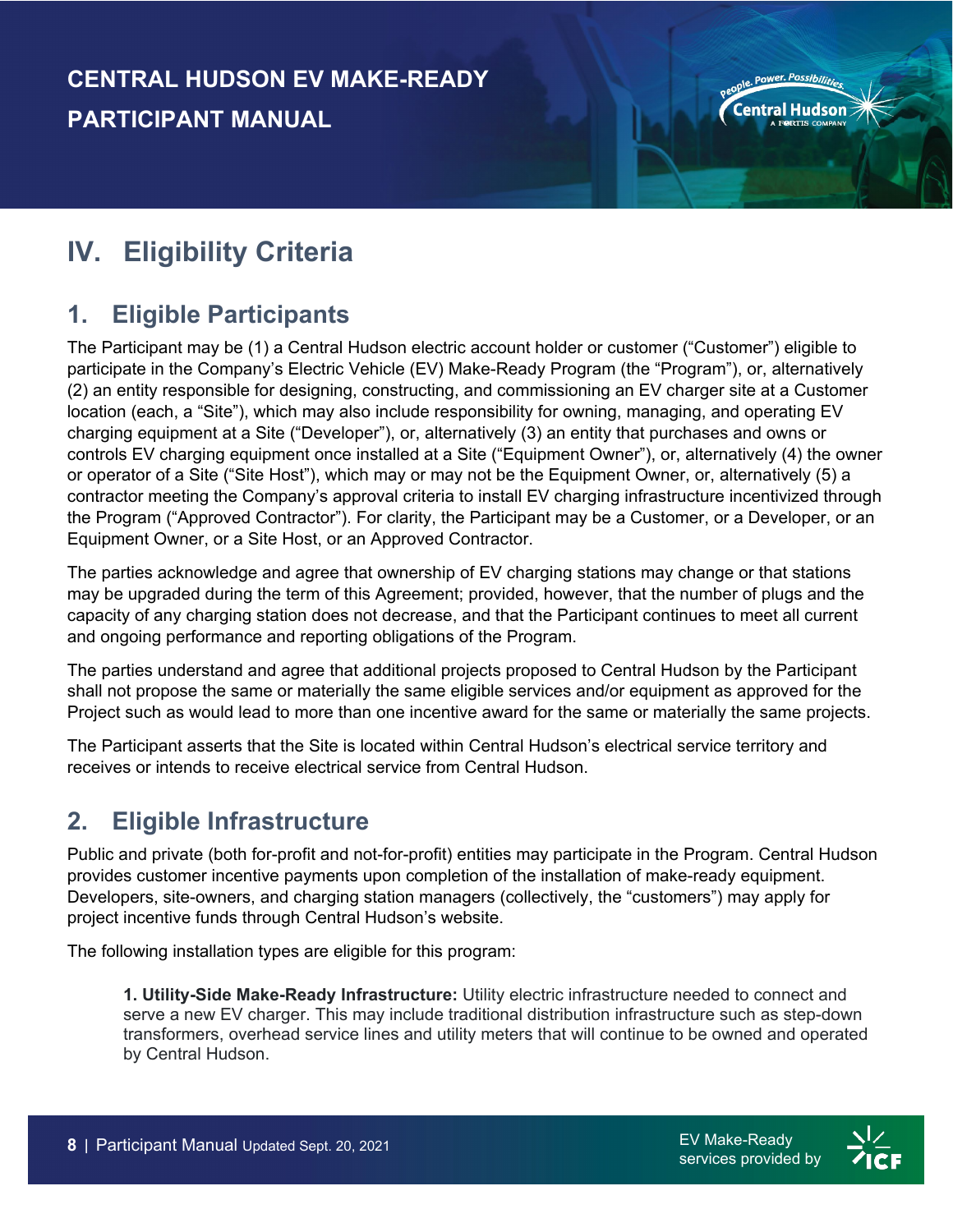**2. Customer-Side Make-Ready Infrastructure:** EV equipment or infrastructure necessary to make a site ready to accept an EV charger that is owned by the charging station Developer, Equipment, Owner, or Site Host. This electric infrastructure may include conductors, trenching and panels needed for the EV charging stations. Note: the eligible equipment excludes the charging station and ports themselves.

3**. Future Proofing:** Up to 10% of the project's make-ready cost can be used to cover future proofing costs to the site, which can cover up-sizing wires, panels and conduit for future added capacity on both the utility and customer side of infrastructure costs.

<span id="page-8-0"></span>All EV supply equipment must be installed by utility-approved contractors in order to be eligible for the incentives available through this EV Make-Ready Program. Equipment associated with the EV charger itself, such as the actual EV chargers, power blocks, modules, mounting hardware, co-located distributed generation, or energy storage material, are ineligible for incentives under the EV Make-Ready Program.

#### **3. Project Requirements**

Central Hudson evaluates individual make-ready projects on five key criteria: accessibility, station maturity, plug type, future proofing costs, and location capacity. There may be other factors external to a project such as total available funds, To receive incentives through the EV Make-Ready Program, a project must satisfy the following criteria:

**Approved Application:** Participants must apply to be accepted into the EV Make-Ready Program. Central Hudson will review, evaluate and, if appropriate, approve applications. Participants interested in applying to the program can do so through [the online application portal.](https://ch-evmakeready.programprocessing.com/content/Home)

**Station Maturity:** Construction of the EV charging station must have commenced no sooner than July 16, 2020.

**Location Capacity:** EV charging stations must conform to capacity guidelines, including:

- 1) EV charging stations must have a minimum of two plugs.
- 2) DCFC sites with more than ten plugs and/or demand in excess of 2 MW will be allowed to participate in the EV Make-Ready Program under the condition that developing the site does not cause the utility to incur new business costs greater than those that would have been incurred to develop a site with a maximum demand of 2 MW.
- 3) The number of plugs at locations in excess of 10 plugs shall not exceed 50% of the target number of plugs established in the EV Make-Ready Order for each utility.

**Accessibility**: Each proposed station must be publicly accessible and accept universal forms of payment. To qualify for the maximum incentive, the proposed charging stations must be in a public parking area rather than in a private workplace or multiunit dwelling parking area. The parking lot may be a free parking lot or a paid municipal parking lot but must be accessible to all public customers without restriction. A

power. Possibil

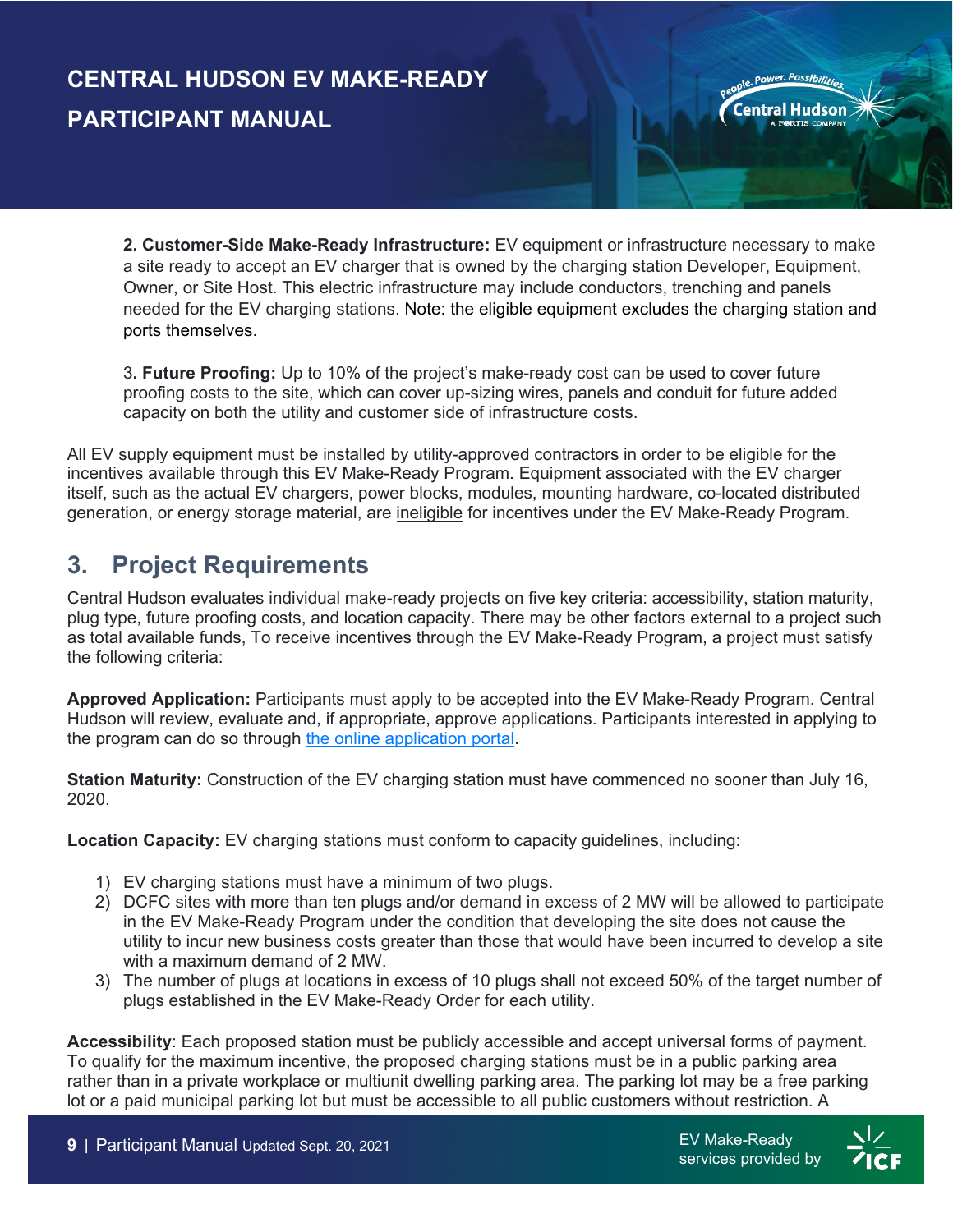

proposed station situated in a private parking lot, including those in multiunit dwellings, workplace parking and private pay-to-park lots, may qualify for the reduced up to 50% incentive.



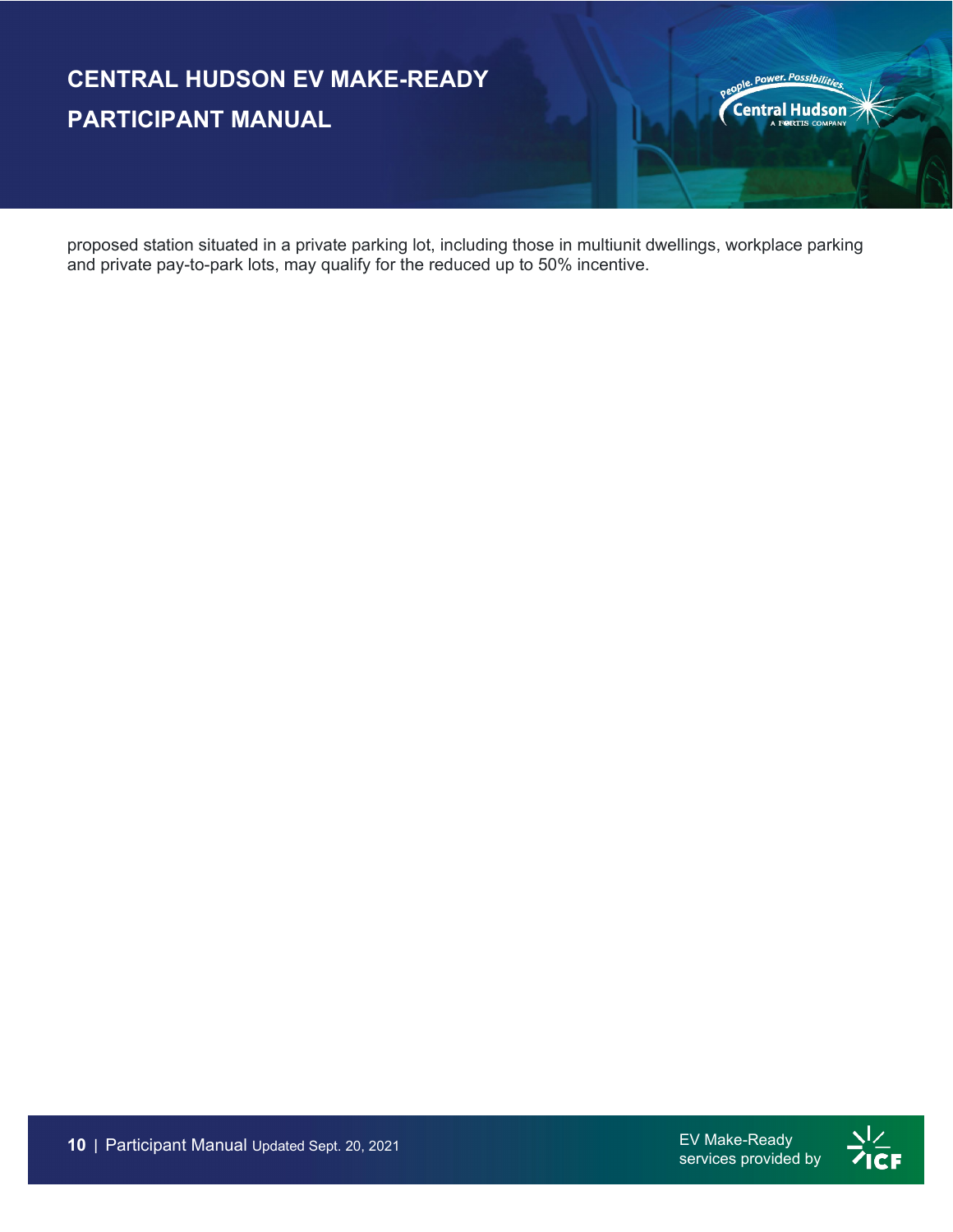To ensure maximum accessibility of charging stations to the public, stations eligible for an incentive under the Program must also be usable without requiring a paid membership in a charging station network. This holds for both proprietary and nonproprietary plugs. Networked stations that offer single per-use charging fees payable through a commonly accepted payment method such as cash, credit, or debit will satisfy this criterion. Though payment through a smartphone application is permitted, to qualify as publicly accessible for purposes of the Program, smartphone application may not be the only form of payment a station accepts.

**Plug Type and Capacity**: Each station should offer more universal plugs and capacity than proprietary plugs and capacity. To qualify for the maximum incentive, a proposed charging station must include an equal or greater number of universal charging plugs compared to the number of proprietary plugs. The station must also include an equal or greater amount of simultaneous capacity through these universal charging plugs compared to the capacity available through proprietary plugs.



Figure 2. Proprietary and non-proprietary EV charging plugs.

DCFC plugs must be capable of simultaneously dispensing 50 kW or more to qualify for the incentive. If a station has more proprietary plugs than universal ones or offers more simultaneous capacity through these proprietary plugs, it may still qualify for the reduced up to 50% incentive.

**Future-Proofing Costs**: The cost of installing additional capacity and infrastructure to support future station expansion can also be covered by an incentive under certain conditions. To receive an incentive, the futureproofing activities must be requested by the developer and verified with Central Hudson. These costs may include the incremental costs of installing additional or oversized conduit (including trenching and conduit to additional parking spaces), panels, transformers, transformer pads, or increasing distribution service. Future-proofing costs up to 10% of the project's make-ready cost may be covered by an incentive. Central Hudson reserves the right to provide future proofing costs of up to 10% of the make ready costs at our discretion based on the specific characteristics of a project. Future-proofing costs over not covered by the incentive costs must be covered by the developer.

power. Possibil

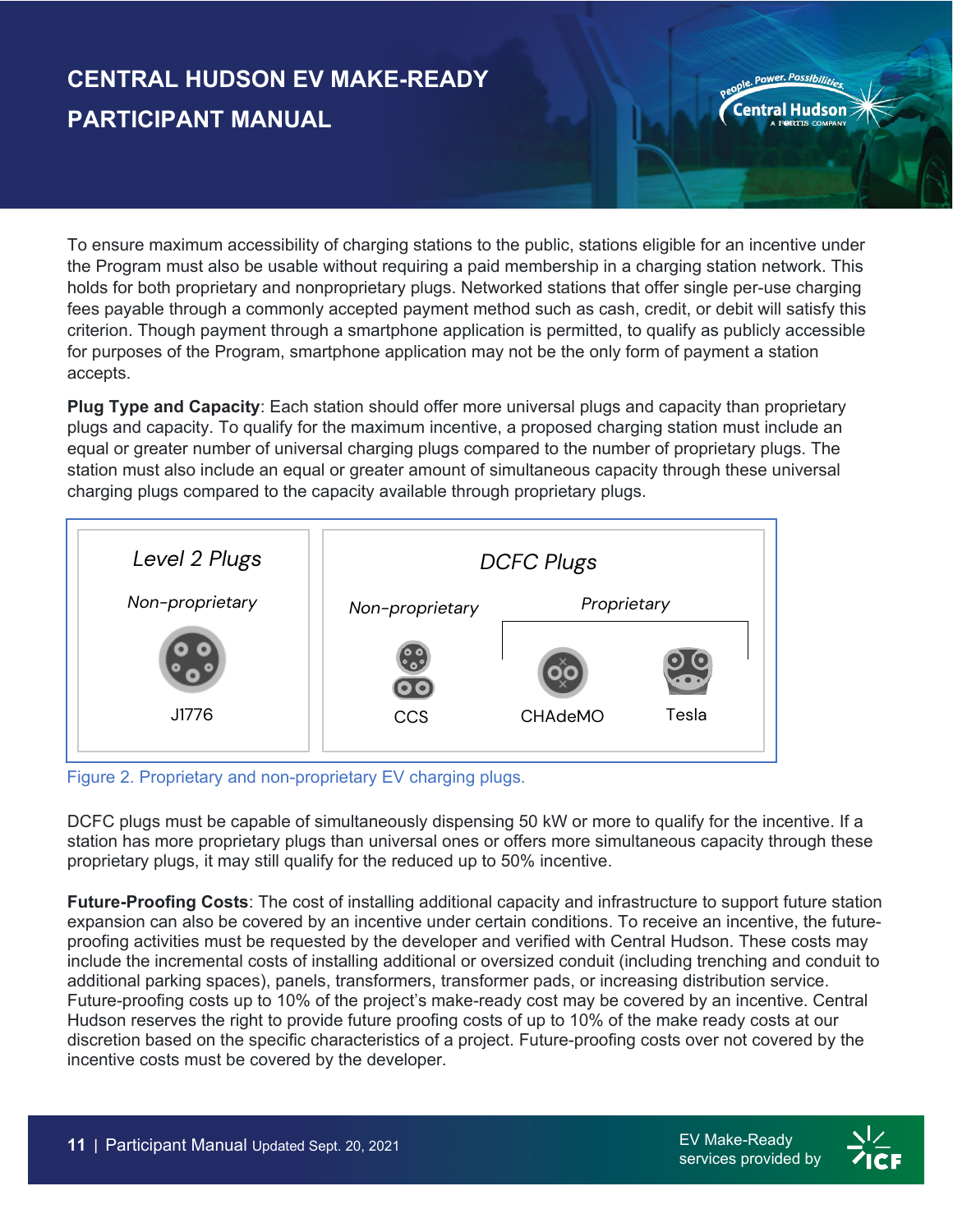**Location Capacity**: There is a limit on the number of small (two-plug) and large (10-plug and/or 2 megawatt [MW] or greater demand) stations that can be approved for incentives under the Program. Among the approved projects for the Program, no more than 25% of incentivized stations may include only two plugs. Additionally, no more than 50% of all plugs supported by the Program can be installed in stations with more than 10 plugs. Finally, for stations with 10 or more plugs and/or with a demand greater than 2 MW to qualify for incentives, the station must not cause Central Hudson to incur new business costs greater than those associated with a maximum site demand of 2 MW.

#### **V. Program Incentive Eligibility Levels**

Participants in the Light Duty EV Make-Ready Program are eligible to receive incentives covering up to the given cost of make-ready infrastructure based upon the following criteria in Table 1. Eligibility can be further broken down based on plug output. If a proposed project meets the requirements for all criteria, the project will be eligible for an incentive covering up to 90% of eligible make-ready costs. If the proposed project does not meet the criteria for accessibility or plug type, the project may be eligible for an incentive covering up to 50% of the make-ready costs. No single participant may receive incentives for greater than 50% of any utility-specific make-ready program incentive budget.

| <b>Incentive Level</b>                                                                                                                                 | <b>Eligible Project Criteria</b>                                                                                                                                                                                                    |  |  |  |  |
|--------------------------------------------------------------------------------------------------------------------------------------------------------|-------------------------------------------------------------------------------------------------------------------------------------------------------------------------------------------------------------------------------------|--|--|--|--|
| <b>Up to 100%</b>                                                                                                                                      | Publicly available DCFC projects with standardized plug types located within Disadvantaged<br>Communities.                                                                                                                          |  |  |  |  |
|                                                                                                                                                        | L2 projects at multi-unit dwellings located within Disadvantaged Communities.                                                                                                                                                       |  |  |  |  |
|                                                                                                                                                        | Publicly available L2 and DCFC projects with standardized plug types located outside of<br>Disadvantaged Communities. Includes municipal pay-to-park and free parking locations.                                                    |  |  |  |  |
| <b>Up to 90%</b>                                                                                                                                       | Publicly available L2 and DCFC projects including proprietary plugs must have an equal<br>number of standardized plugs of an equal or greater charging capacity to the proprietary<br>plugs (outside of Disadvantaged Communities). |  |  |  |  |
|                                                                                                                                                        | Non-public L2 and DCFC projects, such as workplaces with restricted access and privately-<br>owned pay-to-park lots.                                                                                                                |  |  |  |  |
| <b>Up to 50%</b>                                                                                                                                       | Public and non-public L2 and DCFC projects consisting only of proprietary plugs.                                                                                                                                                    |  |  |  |  |
|                                                                                                                                                        | Public and non-public L2 and DCFC projects where proprietary plugs are not co-located with<br>an equal number or greater number of standardized plugs of equal or greater charging<br>capacity.                                     |  |  |  |  |
| Table is provided for illustrative purposes, Individual utilities resense the right to make determinations regarding incentive level eligibility hased |                                                                                                                                                                                                                                     |  |  |  |  |

#### <span id="page-11-0"></span>Table 1: LDMRP Incentive Criteria

on their best interpretation of the proposed project and available information at the time of review. Customers are responsible for charger costs, annual maintenance cost, and ongoing electricity costs.

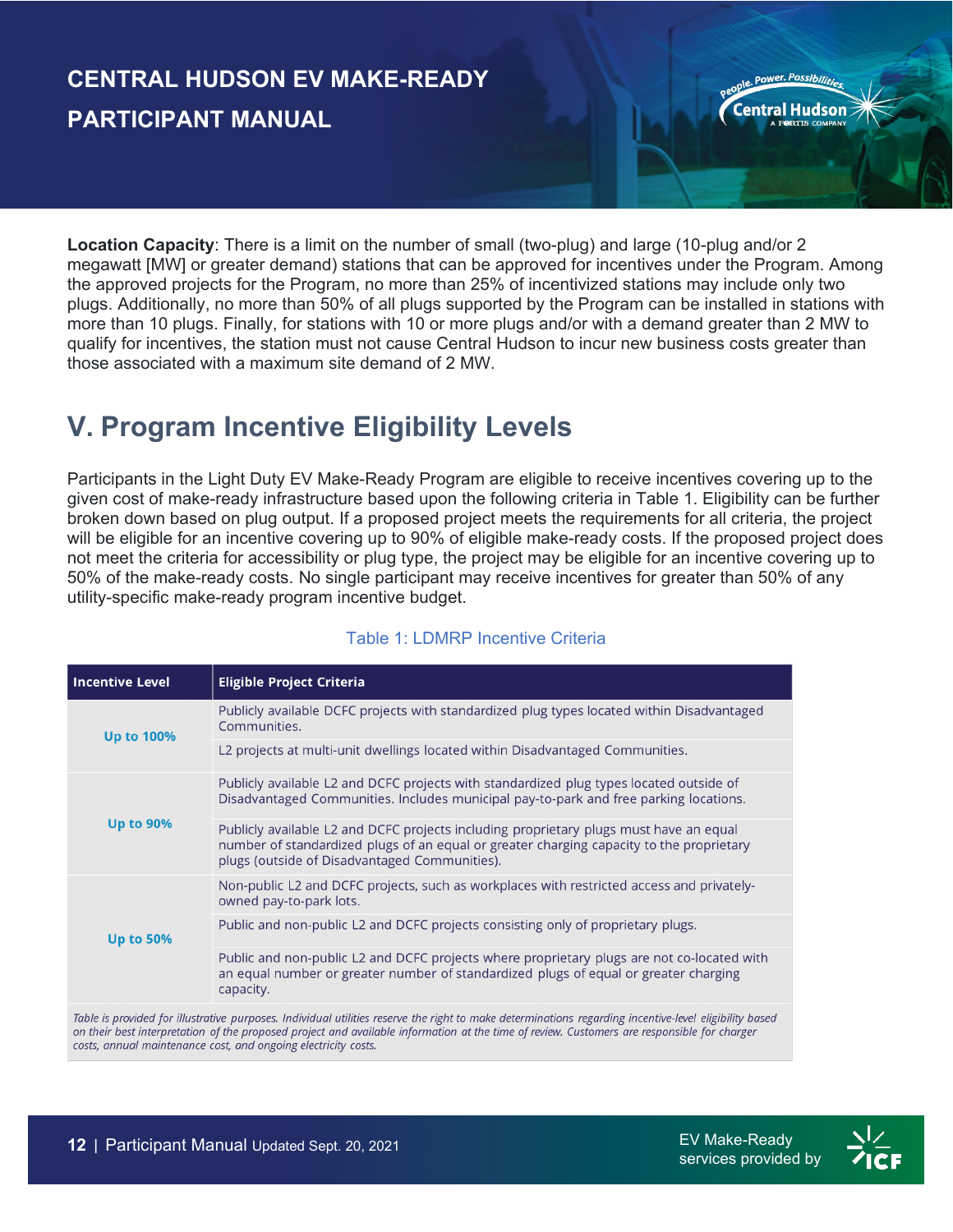Central Hudson has earmarked 20% of its total budget for the Program for deploying make-ready projects in the EJC and LMI community zones. For projects in disadvantaged communities, the participant will receive up to 100 percent of eligible make-ready costs for:

- 1. Publicly accessible non-proprietary DCFC sites within 1 mile of disadvantaged communities in the Central Hudson service territory.
- <span id="page-12-0"></span>2. Level 2 sites located in multi-unit dwellings within 1 mile of disadvantaged communities in the Central Hudson service territory.

Projects developed by the New York Power Authority ("NYPA") are eligible for two types of incentives: (i) incentives of up to \$15 million supporting the initiative to build ten fast charging locations in every Regional Economic Council ("REDC") region by 2022; and, (ii) incentives of up to \$15 million supporting DCFC locations under NYPA's EVolve NY program.

# **VI. Application Requirements**

Participants interested in applying for the EV Make-Ready Program may access the necessary application at the following application portal: [Central Hudson Gas & Electric \(programprocessing.com\)](https://ch-evmakeready.programprocessing.com/content/Home) or they can use the programs [printable application](https://www.cenhud.com/globalassets/pdf/my-energy/evs/l2-and-dcfc-make-ready-application-2020.pdf) and email that to EVMakeReadyCH@ICF.com.

Project applications can be completed by the site owners or the approved contractor. Before filling out an application, be prepared to provide and upload the following information:

- $\triangleright$  Project or Site Description
- $\triangleright$  Make-Ready Infrastructure Cost Information
- $\triangleright$  Documents
	- o Quotes or Invoices
	- o Site Plan
	- o Site Satellite Image
	- o Charger Specifications
	- o Signed Participant Agreement / Terms & Conditions

**Participant Agreement / Terms & Conditions:** Applicants are expected to read the program Participant Agreement before submitting an application. At the bottom of the form, applicants must also read and sign the terms and conditions. These forms outline program guidelines and expectations.

#### **Definitions of the above documents:**

- $\triangleright$  Quotes and Invoices: Copies of all estimated and final costs and billing associated with the project.
- $\triangleright$  Site Plan: Site drawing including the planned location of all chargers and relevant equipment.
- $\triangleright$  Site Satellite Image: Satellite image of the site including the planned location of all chargers and relevant equipment should include the site address as well as any adjacent main roads.

power. Possibili

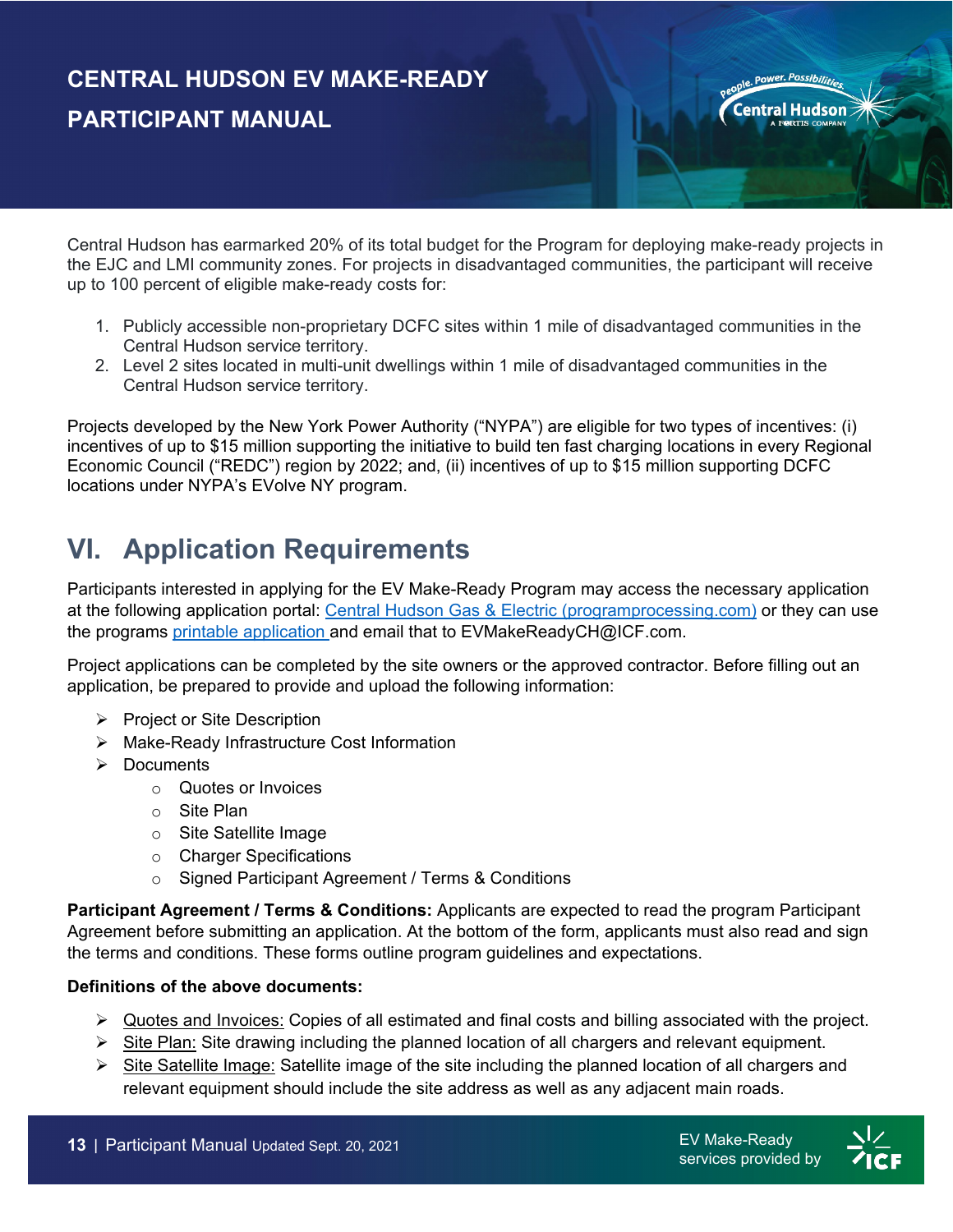- ▶ Charger Specifications: Specifications include estimated details on location of the charger on the site, wattage, and measurements of charger components and associated equipment. This information is provided by the manufacturer of the charger.
- <span id="page-13-0"></span>Signed Participant Agreement: Signed copy of agreement to terms & conditions of project participation.

power. Possibili

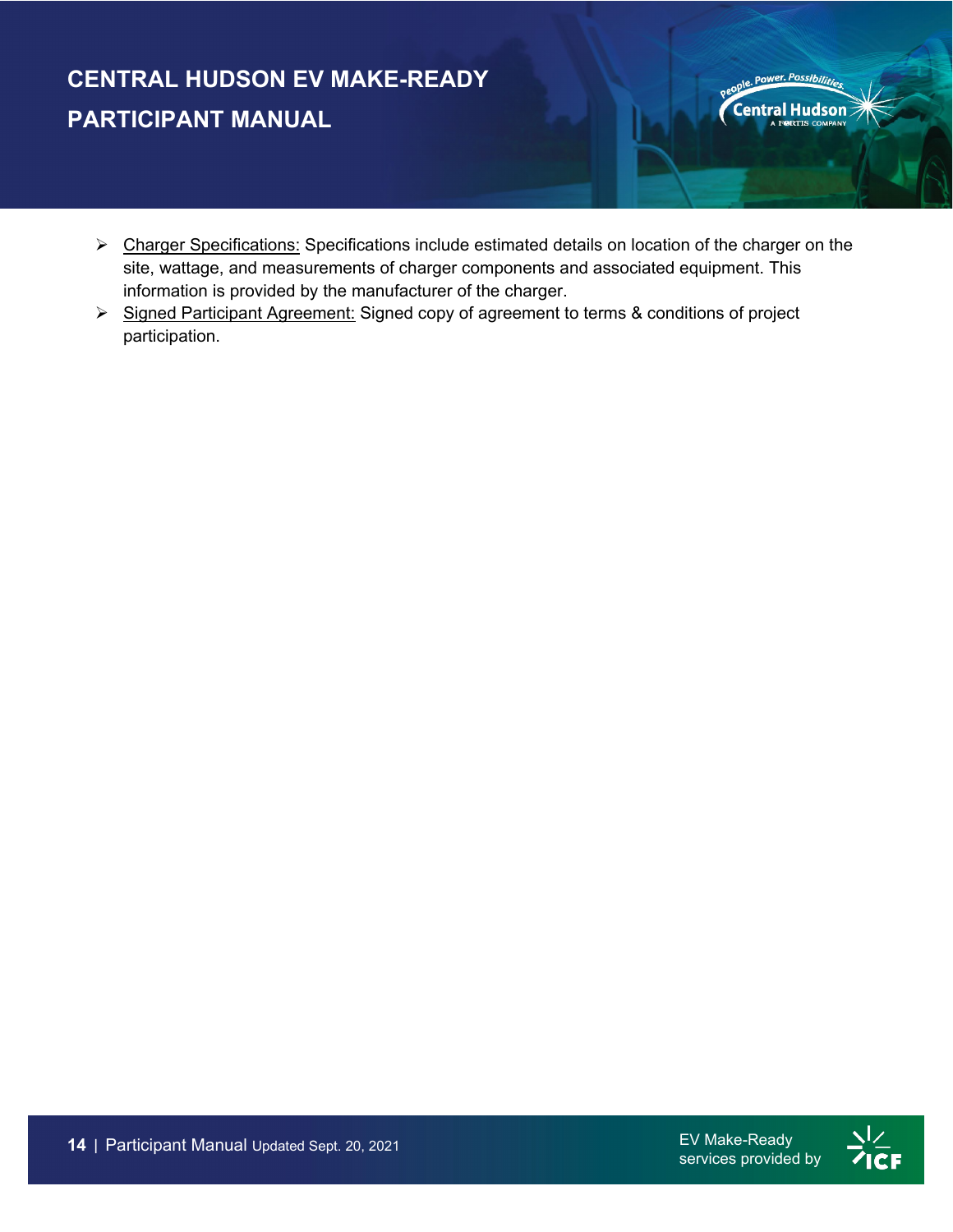

# **VII. Application Journey**

The application process for the make ready program is dynamic and requires communication between the site host and the application processing team. Documentation is expected prior to application approval and should be updated post-installation. Please read Figure 3 below outlining the application process map. This process map previews the steps that participants should expect while applying for make-ready rebates.

| <b>Application</b><br><b>Submission</b>                                                                                                                  | <b>Preliminary</b><br><b>Review</b>                                                                                                                                                         | Preliminary<br><b>Application</b><br><b>Approval</b>          | <b>Customer</b><br><b>Installation</b>                                                                                          | Post-<br><b>Installation</b><br><b>App Review</b>                                      | <b>Incentive</b><br><b>Approval &amp;</b><br>Payment                                                                                                       |  |
|----------------------------------------------------------------------------------------------------------------------------------------------------------|---------------------------------------------------------------------------------------------------------------------------------------------------------------------------------------------|---------------------------------------------------------------|---------------------------------------------------------------------------------------------------------------------------------|----------------------------------------------------------------------------------------|------------------------------------------------------------------------------------------------------------------------------------------------------------|--|
| <b>•Customer</b><br>provides<br>project<br>information,<br>equipment cut<br>sheets, signed<br>participant<br>agreement and<br>other required<br>details. | • Application<br><b>Quality Check</b><br>∙EV Team<br><b>Technical</b><br><b>Review</b><br>.Site<br>Assessment (if<br>required)<br>• Execute Project<br><b>Incentive</b><br><b>Agreement</b> | •Applicatio<br>n<br>approved<br>•Customer<br>notificatio<br>n | •Customer<br><i>installs</i><br>equipment<br>•Customer<br><b>submits</b><br>complete<br>project details<br>and<br>documentation | •Desk review<br>of final<br>project<br>details and<br>documentatio<br>n<br>·Site QA/QC | •Central<br><b>Hudson</b><br>payment<br>approval<br>•Customer<br>notificatio<br>n<br>•Incentive<br>payment<br>made<br>•Customer<br>satisfacti<br>on survey |  |

Figure 3: Light Duty Make-Ready Application Process

**Application Submission:** Interested participants can apply for the make-ready program through the online application portal on the Central Hudson website. The application includes the applicant's name and contact information and a brief project description describing the proposed number of plugs, charging output, plug type, site location, demand management software and hardware, and potential bi-directional charging and discharge of the proposed station. The application also includes information on future proofing needs and expansion plans. Applicants should indicate on this online form page whether they intend to pursue the DC Fast Charger Per-Plug Incentive program.

Once the initial application has been submitted, applicants are expected to upload additional required documentation as noted above in section VI Application Requirements.

**Preliminary Review**: Once an application has been submitted, it will be reviewed by the application processing team for approval. Customers can review the status of their application and the progress of the project through the application portal on the Central Hudson website. The portal tracks the progress of each project and provides transparency to the customer and consistent updates to the utility. The portal provides information on the status of a project, including approval, milestones, deadline dates, responsible parties, and incentive payments. If deemed necessary, this step can include a site visit to determine project

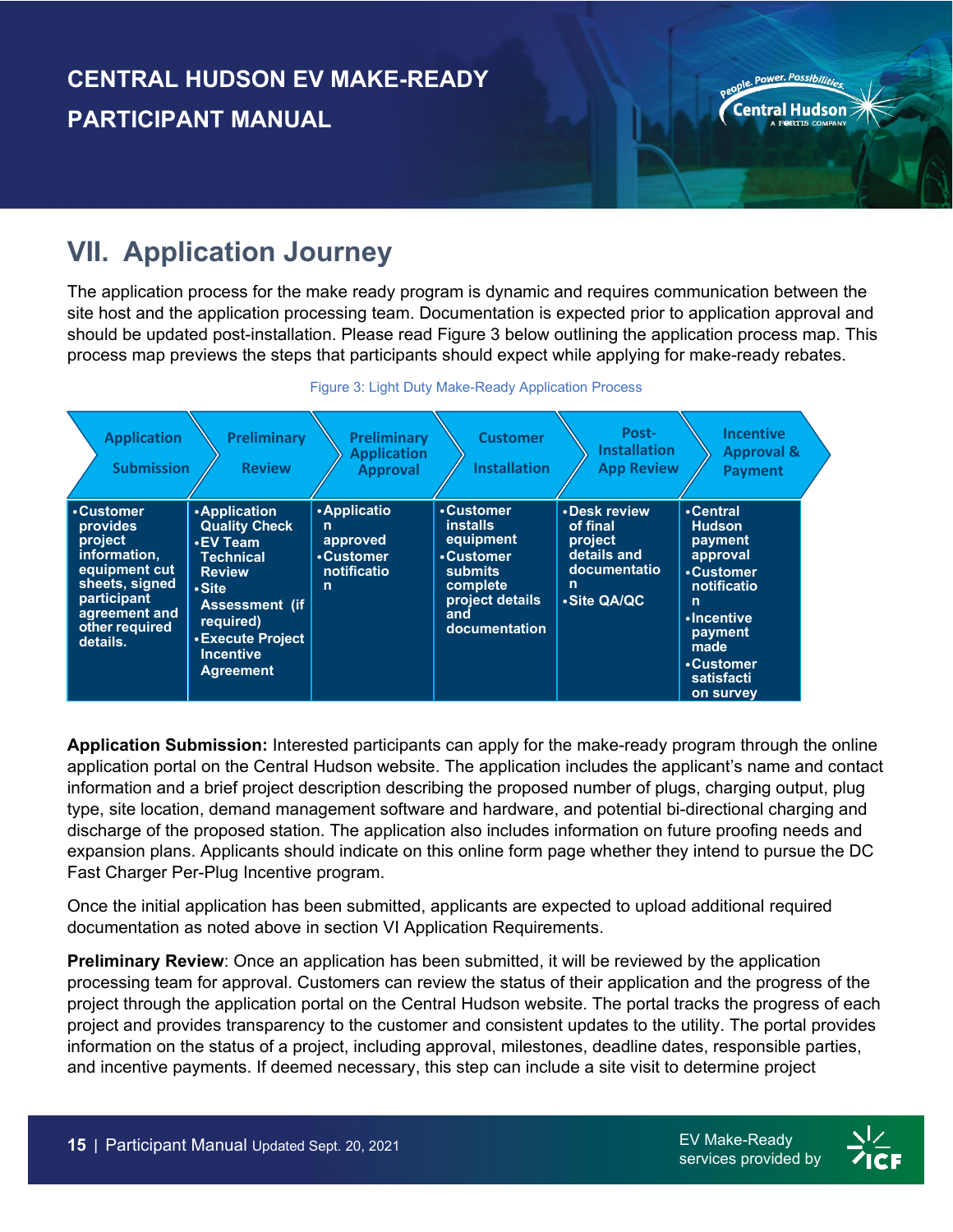

suitability. Applicants are encouraged to check their portal for messages or outstanding tasks pertaining to their application.

If an application is deemed incomplete or needing verification, the application will be transitioned into an Application Flawed status and the applicant will be notified by email of the required changes to correct the flawed application.

**Preliminary Application Approval**: If the site is deemed suitable, Central Hudson drafts a Preliminary Incentive Disclosure detailing the customer-side work and utility-side work, associated incentives, and timeline for the project. The Preliminary Incentive Disclosure will only be delivered to the customer if all other required documentation and information has been provided for a project. Once the Preliminary Incentive Disclosure is received by the customer, work on the project can begin.

**Equipment Installation**: Central Hudson is responsible for completing the utility-side work for the site. This involves the installation of all necessary equipment up to and including the installation of appropriate meters for data collection (if applicable). In parallel, the customer works with an approved contractor to complete all necessary work on the customer side of the meter, such as installing panels, conduits, or trenching. While the installation of EV charging units may occur during this time, the cost of the EV charging units and installation of those units is not covered under the Program.

**Post-Installation Application Review**: Upon completion of all relevant make-ready site work, the applicant is expected to upload to their online application all finalized project documentation including:

- $\triangleright$  Final installation and contractor invoices
- $\triangleright$  Final equipment specifications
- $\triangleright$  Final site as-builts
- $\triangleright$  Future proofing documentation and invoices

Upon the submission of the final documents, a Central Hudson representative completes a final site assessment to verify that the project is deemed completed.

#### **Definitions of the above documents:**

- $\triangleright$  Final Invoices: Copies of final costs and billing associated with the project.
- $\triangleright$  Final Equipment Specs: Specifications include final details on location of the charger on the site, wattage, and measurements of charger components and associated equipment. This information is provided by the manufacturer of the charger.
- $\triangleright$  Final As-Builts: Final site drawing including a site plan locating all chargers and relevant equipment. Any field required changes to the original site plan can be indicated with redlines.
- $\triangleright$  Future Proofing Documentation: Bill of materials for components that have been up-sized to plan for future capacity needs.

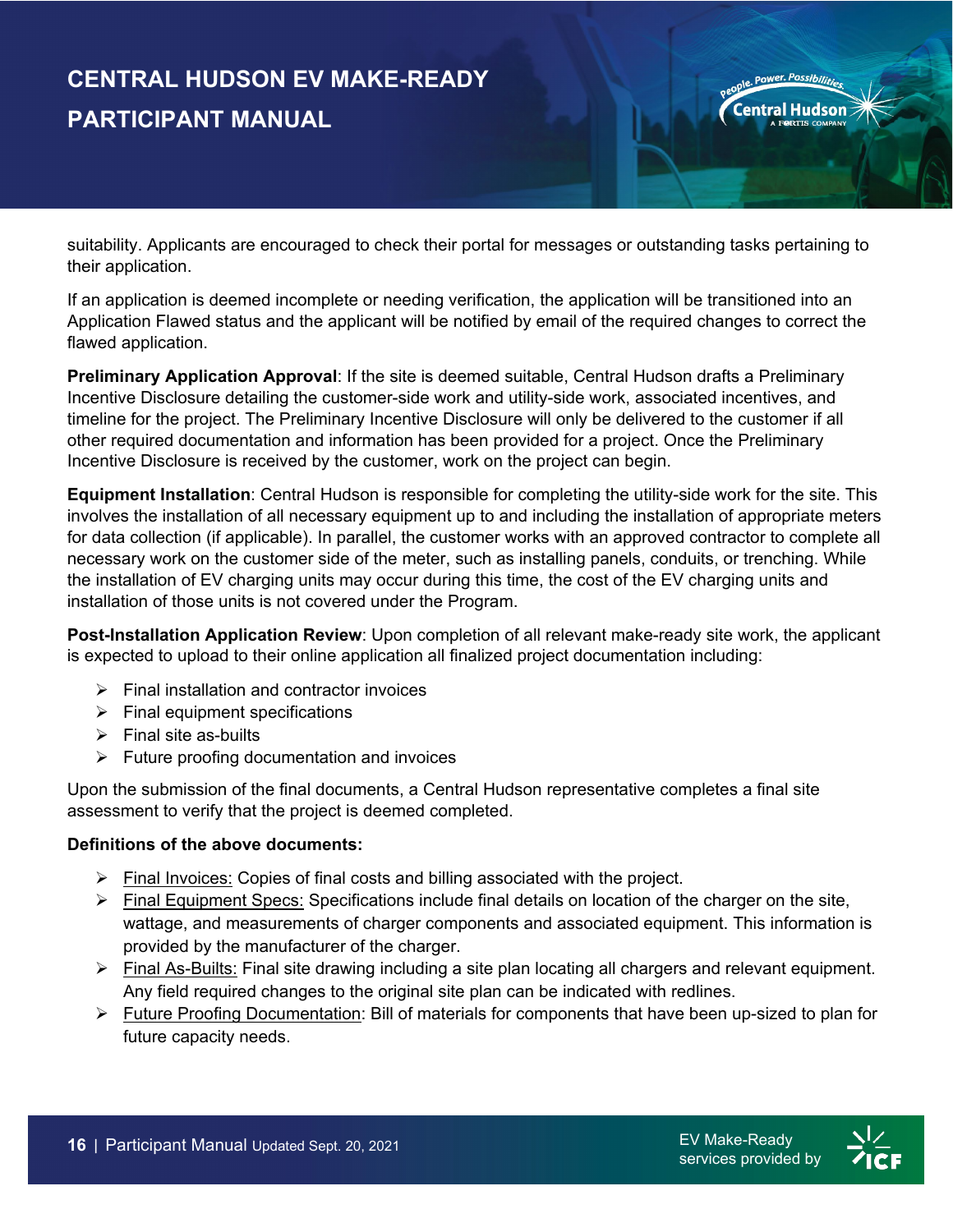**Incentive payment**. Within 60 days of verifying that a project is complete, Central Hudson distributes the incentive payments as a lump sum as agreed upon in the Project Agreement.

#### **VIII. Approved Contractors**

Participants are required to use utility-approved contractors as a condition of program participation. Approved Contractors will be available on the EV Make-Ready Program web page located at each utility's website.

**Becoming an Approved Contractor:** To become an Approved Contractor for the EV Make-Ready Program, interested entities must complete and submit a Participating Contractor Application to each utility in whose territory the contractor is interested in working. The Participating Contractor Application will be available at [jointutilitiesofny.org/](https://jointutilitiesofny.org/node/add/approved_contractors) and at each utility's website. Each electric utility will review all applications, agreements and supporting documentation and determine if the contractor is accepted into the EV Make-Ready Program as an Approved Contractor within thirty days of receiving a completed application. The utility will notify the applicant of their application status via email. Upon acceptance, the utility will place the Approved Contractor on the list of approved contractors for potential Participants in the Program. Entities may apply to become an Approved Contractor at any time. If applicable, the Joint Utilities will provide the basis for rejecting an entity as an Approved Contractor and permit that entity to correct deficiencies in their application and re-apply. Each utility retains the right to place Participating Contractors on probation or remove them from the EV Make-Ready Program for nonperformance.

#### <span id="page-16-1"></span>**IX. Operational Requirements**

The EV Make-Ready Program requires that all sites meet a specific minimum set of performance standards, which will be tracked and reported by the Participant as part of the overall reporting requirements outlined in Section X below. These operational standards are as follows:

- $\triangleright$  DCFC plugs must be operational 95 percent of the time (annually).
- $\triangleright$  DCFC charging stations must be operational 99 percent of the time (annually), with a minimum of 50 percent of the plugs considered to be "up" at all times.
- $\triangleright$  All charging stations in the EV Make-Ready Program must operate for a minimum of five years.
- <span id="page-16-2"></span> $\triangleright$  Ownership of EV charging stations may change or stations may be upgraded during the five-year term, as long as the number of plugs and the capacity of the station does not decrease, and the site continues to meet all performance and reporting obligations of the Program.

<span id="page-16-0"></span>power. Possibili

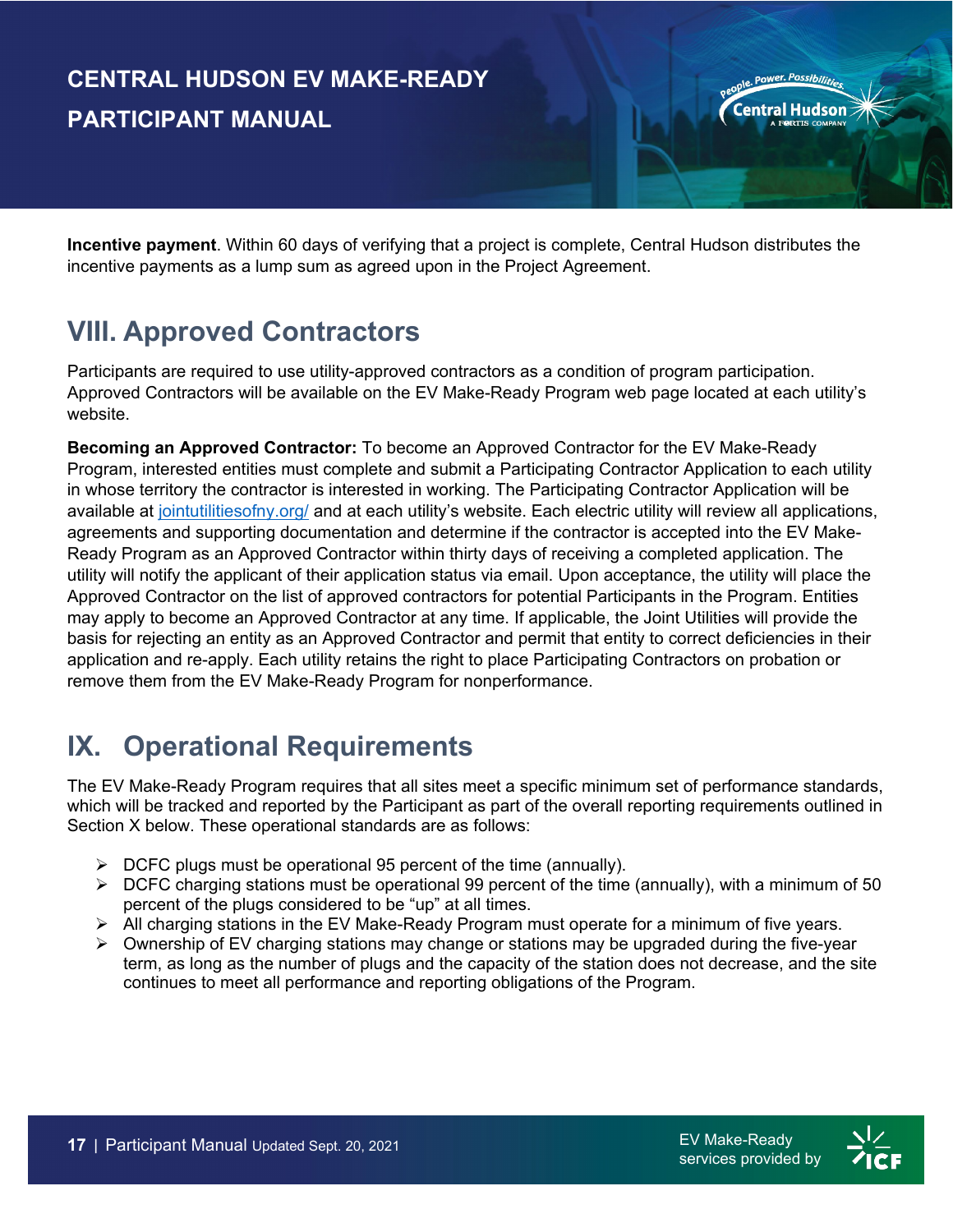

Participants agree to provide the utility with the necessary data regarding the installation and use of the EV charging equipment to facilitate necessary tracking of the Program's overall operation and effectiveness on a quarterly basis. This data includes:

- $\triangleright$  Plug and charging session data, including:
	- $\circ$  the number of sessions daily;
	- o start and stop times of each charge;
	- $\circ$  the amount of time each vehicle is plugged in per session;
	- o peak kW per charging session;
	- o kWh per charging session; and
	- o plug outage information. Plug outage information is to include the number and duration of outages and is to be differentiated by expected outages (for maintenance) and unexpected outages.
- $\triangleright$  Financial information, including:
	- o infrastructure and equipment costs;
	- $\circ$  fee structure (structure of fee to the end-use customer, i.e., cost per minute, cost per kWh, cost per session and whether the station owner is providing charging for free);
	- o charging revenues derived; and
	- $\circ$  operating costs, which should include energy-related costs and non-energy related costs separately identified.

As soon as a third-party data vendor is onboarded into the program, a more detailed explanation of the exact data sharing process will be included in this document to aid customers.

The data sharing process will be greatly improved with a charger that is networked using one of the supported intercommunication protocols supported by the third-party data vendor. A list of accepted protocols will be listed to help participants in the choosing the best EV charging equipment to make data sharing as easy as possible.

Participants must also consent to allowing the utility to share the following information with New York State Department of Public Service Staff:

- $\triangleright$  Utility system and billing information for each EV charging station, including but not limited to:
	- o 15-minute interval data;
	- $\circ$  load profiles for the EV charging stations for the top ten demand days of each year; and<br> $\circ$  utility bills. Utility bills are to be differentiated by delivery service-related costs and energ
	- utility bills. Utility bills are to be differentiated by delivery service-related costs and energyrelated costs.

power. Possibil.